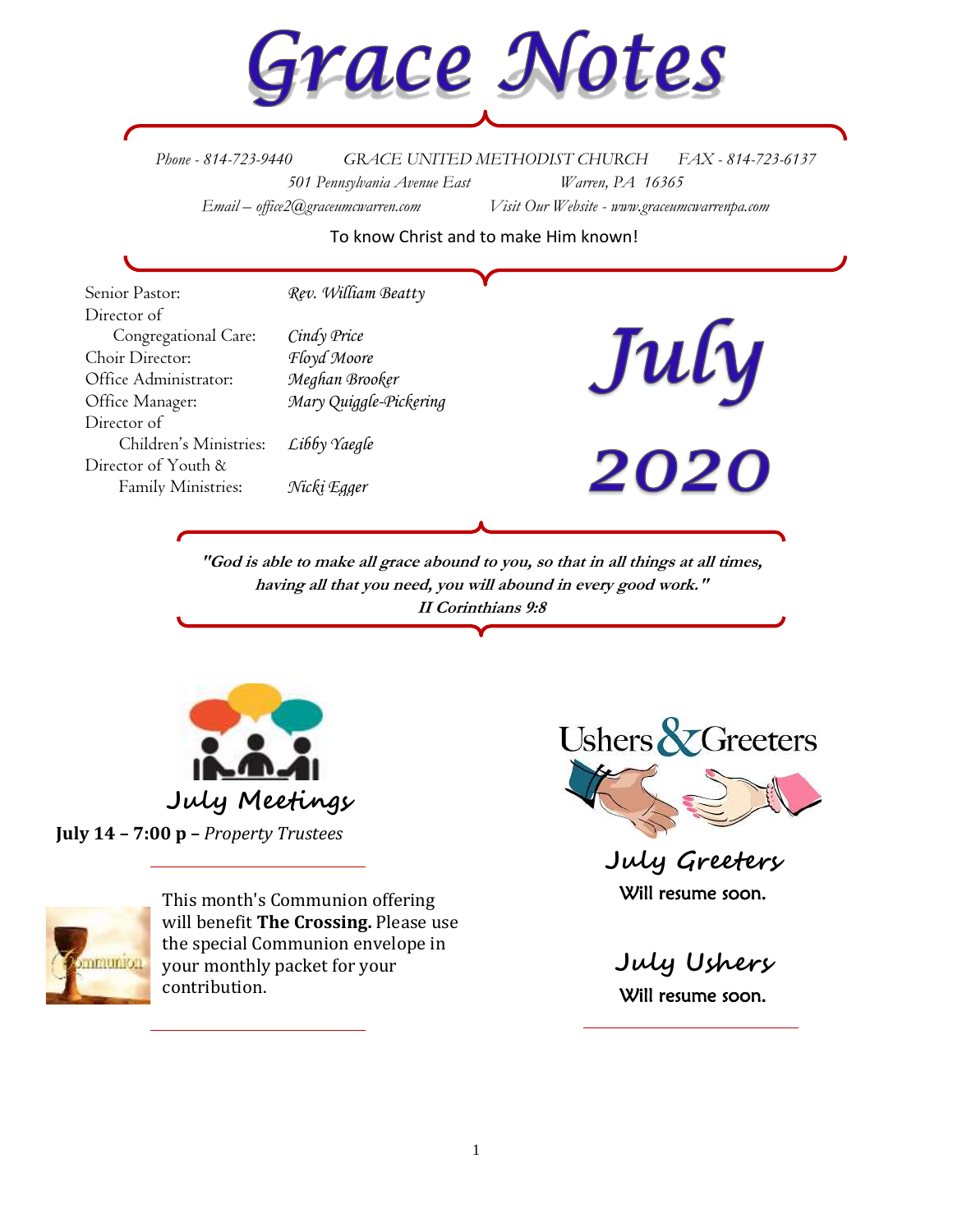# **From the Pastor**

# **It Wasn't Supposed To Be…**

can't tell you how many times I have hoped for something to be one way, and it turned out to be something very different. From small disappointments like movies that didn't live up to the promise of their trailer (*Superman vs. Batman,* I'm looking at you… or, you know, every *Transformers* movie ever made), to really huge disappointments like getting a job I thought I'd love and hating it (I worked, very briefly, for a shipping company for very good money and very terrible job conditions) or getting a routine blood test and then getting grilled about my general health and why is my white count so high… I

This year is full of things that weren't supposed to be. Virtual graduations and online worship, stay at home orders and masks in public places. Gas prices drop while bleach prices skyrocket… But there were a lot more things that weren't supposed to be in 2020. We weren't supposed to still be fighting for basic human rights for so many people – especially here in America. We weren't supposed to be battling in public forums about police violence and racism and politicizing everything that happens.

In the Gospel of John, the Disciples see a man born blind and they ask Jesus, "Who sinned, this man or his parents, that he was born blind?"

Think about that question: here's a "this isn't supposed to be" moment, right? This man was born blind. Why is this happening? Who can we blame?

Jesus' response isn't about blame, but about opportunity: "Neither this man nor his parents sinned, but this happened so that the works of God might be displayed in him." It's not about who is to blame, it's about Who can do something about it. "As long as it is day, we must do the works of him who sent me. Night is coming when no one can work. While I am in the world, I am the light of the world." And then Jesus spits and makes some mud and

smears it on the guy's eyes and he's healed. (John 9:1-7)

We all face those "it's not supposed to be" moments in our lives and it's easy – it's human nature – to look backwards: why did this happen? Who can I blame? How did I get into this mess? And reflection is important for our growth and for not repeating mistakes over and over again. But… it almost never solves the "what now?" question. Jesus is less interested in what caused this man's blindness than he is about helping give sight to someone who can't see.

Let's look for the opportunities amid this season of "it wasn't supposed to be this way." VBS this year will be online. That's weird. But it's also opening an opportunity for families. I remember when our kids were little it was a struggle sometimes to get them out of the house – and it was even harder when one was participating in something and the other wasn't (Elie HATED going to Rachel's soccer games when she was little, Rachel didn't love going to Elie's, either, I might add…). So there's a new opportunity – and this online environment allows us to engage in different ways. That's not a bad thing.

There will be lots of limitations on social gatherings for a while. Let's look for the opportunities in that. I know the huggers and the extroverts are going to be twitching at not being able to touch people (I kid, I kid!!!) but the withdrawn and the introverts might have a moment of comfort, of flourishing even. Heck, if you don't know someone's name, just look at them funny when they are wearing a mask and say something like, "Who are you? I can't tell with the mask?" It might not work, but it's worth a try  $\odot$ 

In a few months things will probably look more normal. I hope and pray we don't just settle back into old ways and old routines, but that we keep looking for opportunities to love our neighbors, to encourage one another, to build up and look ahead.

In Christ's Love, Pastor Bill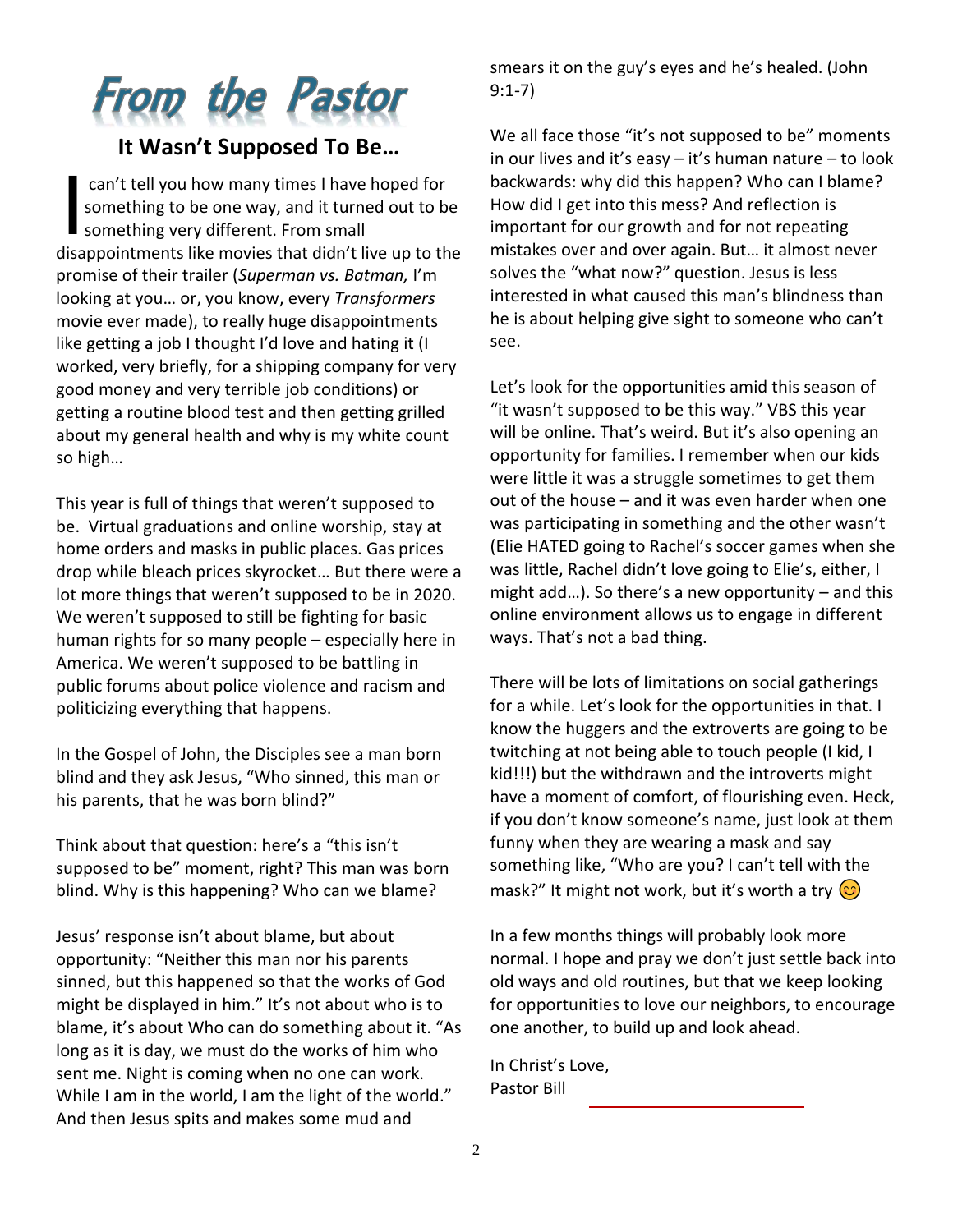*Thank you for worshipping with us!*

une has been a new transition month for our church. We've been worshipping online since March 15, and I hope J



you've stayed along for the ride. (If not, you can always "binge watch" our services online.) I want to thank the talented 11 o'clock musicians Kris Magnuson, Carmen Pearce, Megan Moore, Renee Magnuson, and the Inspirations: Beth MacPherson, Karen Conarro, and Trish Gentilman. In June we also filled the choir loft with the Grace Madrigals, and some of THE WOMEN of the choir. Thank you all!

There's an encouraging, timely hymn in our hymnals that I can't get out of my head. It's Hymn # 383, by Brian Wren, written in 1987. Sing along:

#### **"This is a day of new beginnings"**

*This is a day of new beginnings, time to remember and move on, time to believe what love is bringing, laying to rest the pain that's gone.*

*For by the life and death of Jesus, God's mighty spirit, now as then, can make for us a world of difference, as faith and hope are born again.*

*Then let us, with the Spirit's daring, step from the past and leave behind our disappointment, guilt, and grieving, seeking new paths, and sure to find.*

*Christ is alive, and goes before us to show and share what love can do. This is a day of new beginnings; our God is making all things new.* 

As we begin to carefully re-gather, reacquaint, and renew our worship experiences, let's simply remember that each of our days is a day of new beginnings. During our re-gathering in this warm July, let's not greet each other with "Happy New Year", but "Happy New Day!"

Happy New Day!

Floyd Moore

# *From the Director of Congregational Care*

have a friend (no, it's not the one you are thinking of!) who lived a loose life. She and her partner depended on alcohol to get them though each day. They were chained to that drug. Today, they are married, have 3 children, 9 grandchildren and have pastored a church for more than 30 years. How did that happen? It came about by the grace of God; through the prayers of many and the action of one loving, Christian landlady. I

That woman saw a young couple ruining their lives. So, she asked them to come to church. Repeatedly asked them. She also showed her love in other tangible ways. And, eventually, through their alcoholic haze, they felt that love. It was a love so great that it goes beyond any human effort. It was God's love given freely through the heart and hands of a woman. **"Love one another"** was put into action.

I daresay that most of us will never know who our prayers, loving actions or just our daily living has positively affected. And there are others who rejoice when, after years of prayer, are able to witness a child, niece or grandson accept the Lord. HALLELUJAH!

The listing of Prayer Concerns and the activation of the Prayer Chain are powerful ways to engage a greater number of Prayer Warriors. As each of us takes the time to pray, that brings us to a closer relationship with God. That bond can then spur us on to more Godly living. Together we form a mighty force that is God's Church in today's hurting world.

Let's all strive to be **CONSTANT** in prayer **BOLD** in action and **LOVING & GRACIOUS** in giving of ourselves.

Cindy Price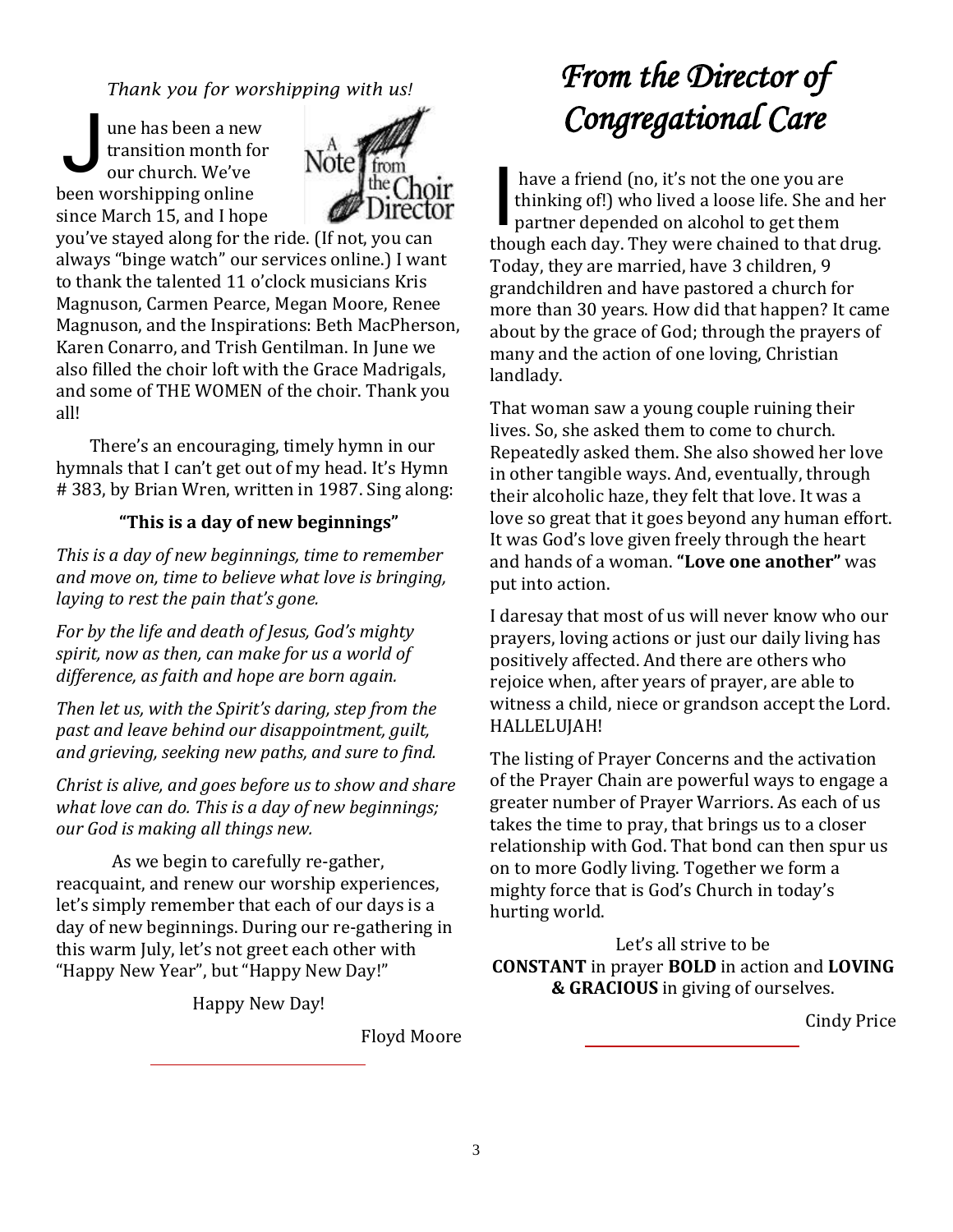am happy happy to announce that the theme for this year's Vacation Bible School is "Trusting God." VBS will I



look a little different this year, as the sessions will all be online starting at 6:00pm on July 19, 21, and 23. Even though we won't be seeing each other inperson, there will still be great content, music, kidfriendly snacks, and more! If you would like a registration form to fill out for your child(ren) or to pass along to someone else, please email me at [Libby.Yaegle@gmail.com.](mailto:Libby.Yaegle@gmail.com) Children do not have to be a member of Grace Church, or any church, to register for VBS.

Like the VBS theme, I had a Trusting God moment recently. Keith and I decided to put a second story addition on part of our house. Thankfully, the weather cooperated and with the help of family, we were able to get it weather sealed before any rain. For whatever reason, pride maybe, I decided I wanted to help put the shingles on the roof. I wasn't overly involved in the rest of the building since I was busy chasing my three boys around and making lunch and dinner for anyone who was kind enough to help us. I helped here and there while the boys napped, but I wanted to have my hands on some part of the project, get a little grimy even. I have helped shingle roofs in the past, but never on the second story of a house. I pestered Keith earlier in the day, asking when he was planning on putting the shingles on, because I would ask a family member to watch the boys so I could help. His response was that I should try climbing up the ladder first to make sure I was comfortable with it. When no one was paying too much attention, I started climbing up the ladder and even made it about three quarters of the way up before I looked at the ground and immediately climbed back down.

I decided maybe shingling wasn't for me. Maybe they didn't need my help anyways. But then the family member that I had contacted to watch the boys came over and up went some workers to put the shingles on. With a little more determination and oh yes, that pride again, I climbed up the ladder a second time, keeping my eyes skyward, gaining

height one rung at a time until I was on the roof. This time when I climbed back down, I had accomplished what I set out to do.

I have a friend who reminds me how important it is to keep my eyes on God. Psalm 56:3 says "When I am afraid, I put my trust in you." When I climbed the ladder the first time, fear overcame me and I gave up. Even a cursory glance at the ground below caused me to forget my mission and retreat. The second time, I decided to keep looking up. I put my full trust in the only one deserving of it, and that made all the difference.

Libby Yaegle

e will be closed July 2 and 3. July 2 will be a teacher in service day to do some more cleaning. July 3 we will be closed. W



We have been going on walks, playing on the playground and doing water

play. Having a great summer so far. Lots more to come.

Irene Garris



During Worship *9:30 a.m. (0-2 yrs.) ~ 11:00 a.m. (0- 5 yrs.)* 

**Will resume soon.**



 *Linda Knapp 726-1199 Sheryl Richards 726-3876*

**Will resume soon.**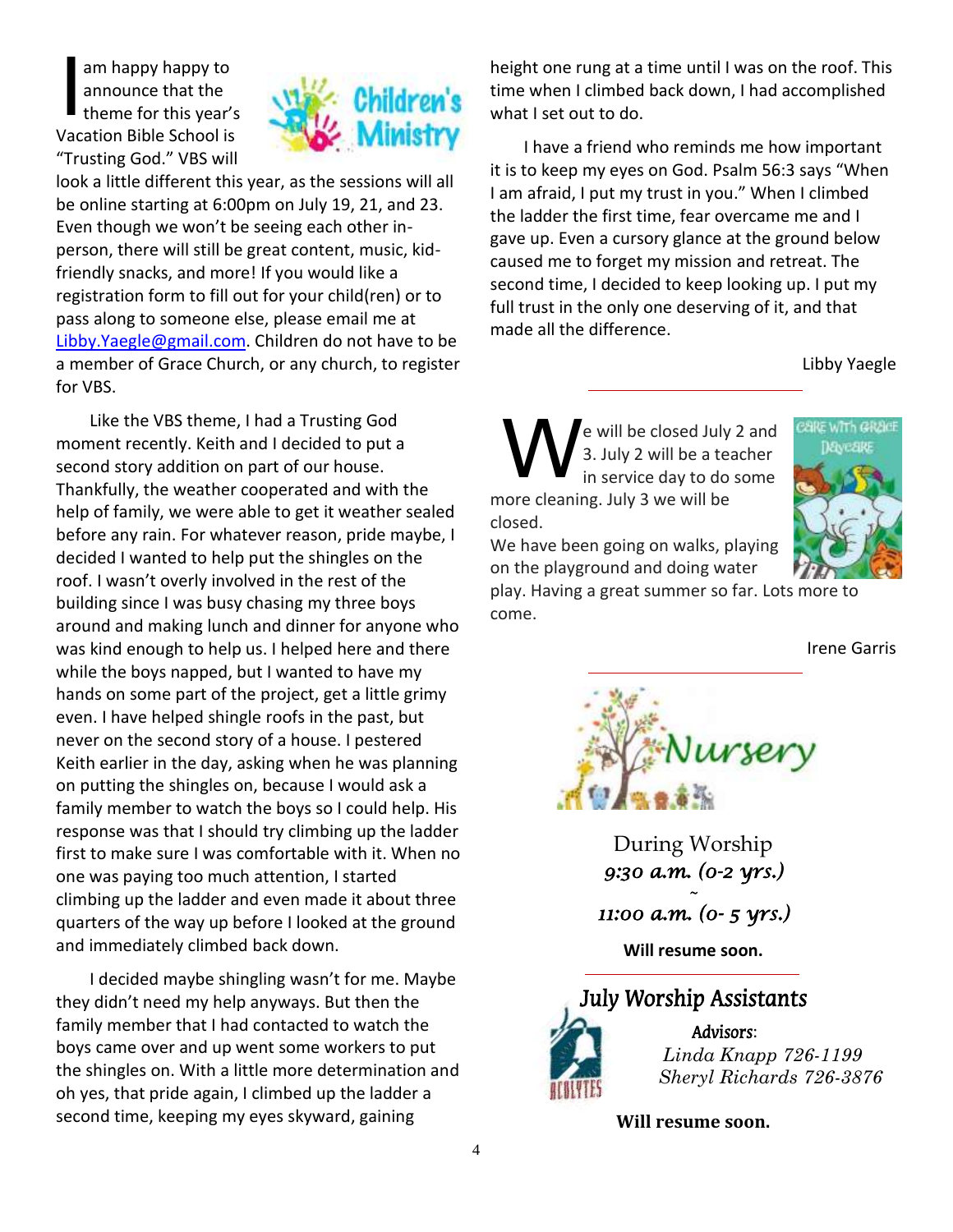If you wish to continue giving, please mail your envelopes to the church (501 PA Ave E) or use the electronic giving option posted



on our webpage [www.graceumcwarrenpa.com.](http://www.graceumcwarrenpa.com/)  Online giving accepts checking/savings accounts as well as debit/credit cards.



# **Our budget the month of May 2020:**

*Other income consists of funds from Sunday School, Room Rental,* 

*Bible Studies, Literature Tables, Fitness Ministry, Easter, Christmas, and Misc. Income.*

| <b>BUDGET</b>                       | 2020                 | 2019      |  |  |  |
|-------------------------------------|----------------------|-----------|--|--|--|
| <b>Other Income:</b>                | 44.54                | 374.40    |  |  |  |
| Offerings &                         |                      |           |  |  |  |
| <b>Tithes</b>                       | 23,260.11            | 30,676.00 |  |  |  |
| <b>Total Income</b>                 | 23,304.65            | 31,050.40 |  |  |  |
| <b>Number of Sundays:</b><br>4<br>4 |                      |           |  |  |  |
| Borrowed                            | 87,900.00 (PPP loan) | 0         |  |  |  |
| <b>Expense:</b>                     | 20,805.11            | 29,474.35 |  |  |  |
| Attendance:                         | 1,699*               | 909       |  |  |  |

#### **Connectional Apportionments**

**Obligation-** 3,253.00 **Paid to date** 16,262.68 Ahead (Behind) 0 Percent of year to date paid 42% **His income:** Was \$7,745.75 higher in May 2019 compared to May 2020 **Our expenses:** Were \$8,669.24 lower in May 2020 compared to May 2019

We praise God for the generous gifts and offerings given.

\*May 2020 attendance is estimated due to online worship services.

Submitted by: Alice Bonnell, Finance Chair The Grace Church Food Pantry is not in need of anything at this time**.** Thank you to all who contribute to the Grace Church Food Pantry!





**Flock Talk** *"I can do all this through Him who gives me strength" Philippians 4:13*

As far-fetched as it may sound, a few good things came from the pandemic. We know God works all things together for good in the lives of those who love Him. If we look closely, we can see distinct instances of His love at work these past months. We were given the opportunity to see our church from the outside. We are accustomed to the workings of God on the inside . . . and we missed that dearly. But, as we had no choice but to distance ourselves, we saw how easy it was to be the church differently, creatively, even in step with the early church of Acts.

Every phone call and every errand run was a wonderful opportunity to show our love for one another. Every virtual and in person meeting that held us together was a labor of love. Every need that was met and every prayer that was prayed was God using this for His good in all our lives. It is with high hopes that these small gestures will continue. Relationships were strengthened, friendships broadened, and compassion given freely to others. One way of looking at this is to see how the pandemic "brought out the Christian in us". We are not held back by our hardships; we are forged by the very hand of God to have the wisdom to trust His strength. Let's stay diligent and prepared to love even more spectacularly in the coming days! Wholeheartedly,

Susan Toombs, Lay Leader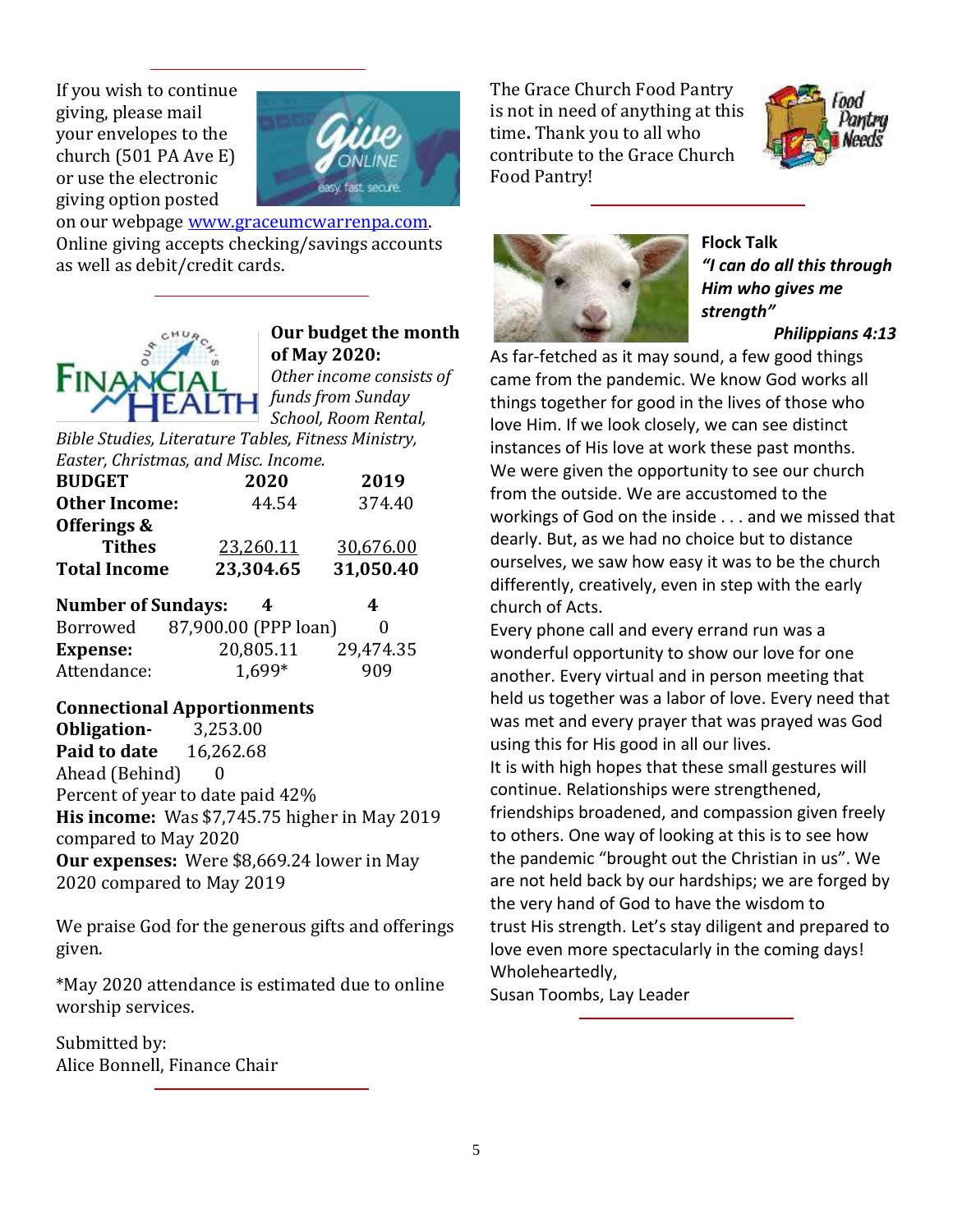### With Joyful Appreciation!

Grace Church is blessed to have Pastor Bill reassigned to our church for another year. We now head into our fourth year of his ministry with us. We would like to thank Pastor Bill for leading and guiding us as a congregation. We thank him for caring about us and for always listening to us. We thank him for his musical talent and for his family's contributions. We are especially grateful for his prayers and support during this difficult time in the world. Through his leadership, we remain sincere in our mission to know Christ and to make Him known!



The July/August 2020 Upper Room Devotionals are now available. They will be available on the literature table in the sanctuary. If you would like a copy mailed to you, please contact the office. Please specify if you would like large print. Thank you.

Yarn Angels get your crochet hooks and knitting needles ready! We are planning to start meeting again in August.





 **Items for the August Newsletter need to be delivered to Mary in the Church office [\(mary@graceumcwarren.com\)](mailto:mary@graceumcwarren.com)**

> **by Friday, July 17. Thank you!**



Grace Church Family,

Thank you very much for thinking of my sister Gabrielle and I as we graduate high school and college! We appreciate the card and generous gift card inside.  $\odot$  We love amazon. As we continue our journey through life we just want to thank you for being a part of it! As always bless you all down at Grace with love and prayers! Love, DJ & Ellie Hahn

Hello! I just wanted to send a thank you note to the church for my graduation card and gift. Thank you! Allison Sedon

#### **HOPES Fund**

**For: Dean Johnson By: Arden & Linda Knapp, Stan & Shirley Pearson, Jim & Adele Armstrong, Linda Falconer, Douglas & Linda Hodorff, Denny & LuAnn Munksgard**

**Flowers Fund For: Robert Ekey By: Thomas Flood**

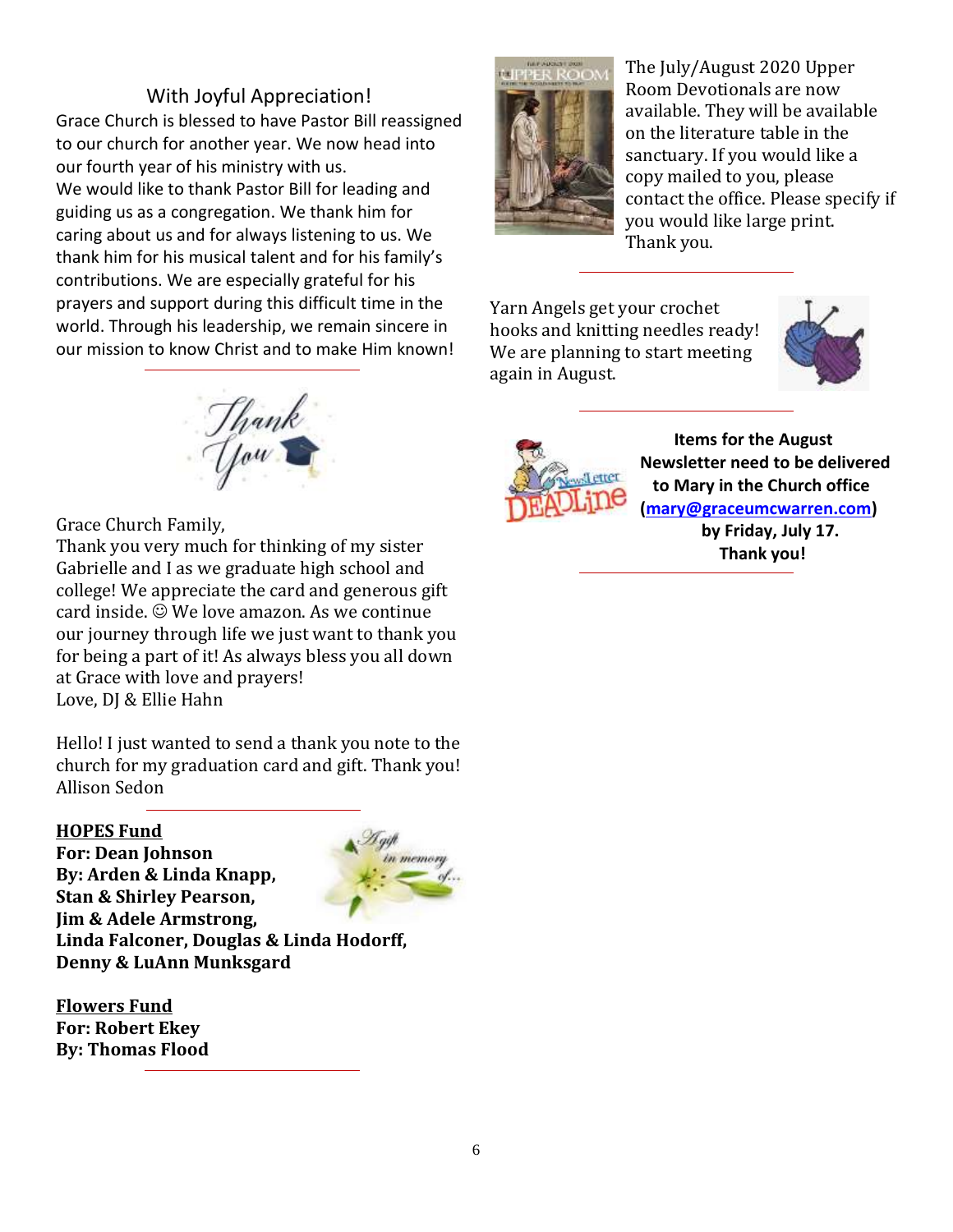

- **July 1 – Karl Grosch, Jason Tucher**
- **July 2 – Nano Lopez**
- **July 3 – Chuck McManigle**
- **July 4 – Maribeth Miller, Gabrielle Hahn, Ann Rossman, Steve Norris, Eliana Beatty**
- **July 5 – Shawn Zaffino, Shari Jerman, Steph Russo**
- **July 6 – Sharaya Vivian, Aliza Shelby, Margaret Sleeman, Kaitlin Sedon, Carole Schoenborn, Tyler Dymond**
- **July 8 – Seth Conarro, Sheryl Richards**
- **July 9 – Julana Hanson, Mackenzie Tucher, Tom Smith**
- **July 10 – Barb Stevenson, Paul Schultz**
- **July 13 – Tressa Knowlton**
- **July 14 – Bonnie Glotz, Patti McMeans**
- **July 15 – Barb Stanko, Karen Conarro, Jim Adams**
- **July 16 – Cale Trisket**
- **July 17 – Derek Hanlin, Keith Yaegle, Kevin Farr**
- **July 18 – Amy Smith, Kerry Pangborn, Isabella Egger, Eliza Hellman**
- **July 19 – Kylie Jurkowski**
- **July 21 – Tom Sleeman**
- **July 22 – Veronica Andersen**
- **July 23 – Alex Weiland**
- **July 24 – Zachary Ickert, Michaelle Carroll**
- **July 25 – Brian Jurkowski**
- **July 26 – Dennis Strandburg, Jean Anderson, Brooke Barney, Dave Larsen**
- **July 27 – Lisa Card, Ryan Barker, Ella Card**
- **July 29 – Kay McNaughton, Jordan Arthur**
- **July 30 – Jerry Reichard, Susan Bednez, Hunter Danielson, Maya Alex, Janis Wall, Haley Stimmell**
- **July 31 – Denny Munksgard, William Lord**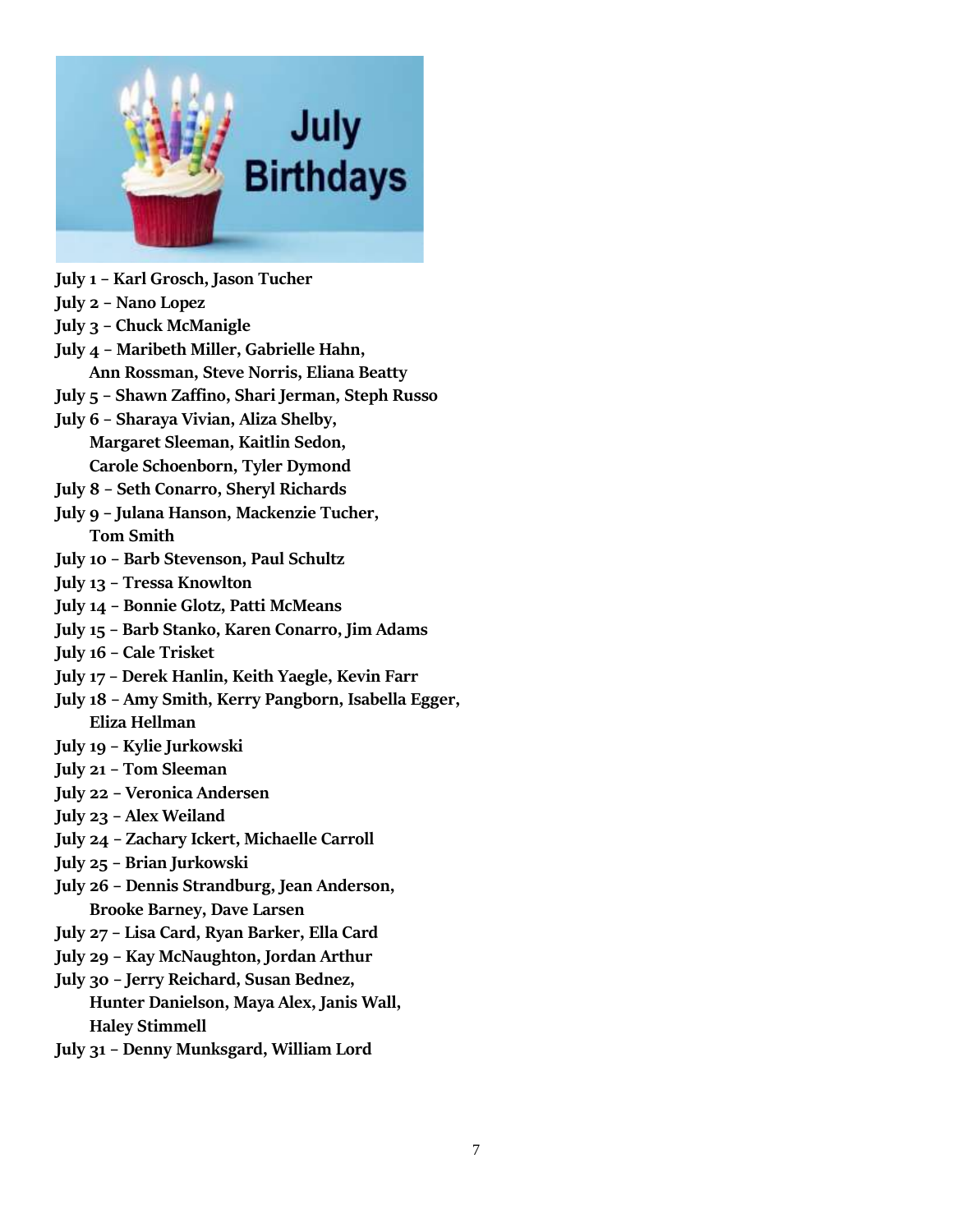





| <b>SUNDAY</b>                                                                                                                                            | <b>MONDAY</b>                                                                                                                                                                                      | <b>TUESDAY</b>                           | <b>WEDNESDAY</b>                              | <b>THURSDAY</b> | <b>FRIDAY</b>   | <b>SATURDAY</b> |
|----------------------------------------------------------------------------------------------------------------------------------------------------------|----------------------------------------------------------------------------------------------------------------------------------------------------------------------------------------------------|------------------------------------------|-----------------------------------------------|-----------------|-----------------|-----------------|
| <b>CARE WITH GRACE</b><br><b>DAYCARE</b><br>is open daily from<br>6:30 am to 6:00 pm<br>located on the first<br>floor (nursery) and<br>the second floor. | <b>PROMISE</b><br><b>PRESCHOOL</b><br>is open Monday,<br>Wednesday, and<br>Thursday from 9:00 -<br>11:30 am (3-year-olds)<br>and 12:30 - 3:00 pm<br>(4- year-olds) located<br>on the ground floor. |                                          | 1<br>7:00 a Men's Prayer<br><b>Breakfast</b>  | $\overline{2}$  | 3 Office Closed | $\overline{4}$  |
| 5<br>8:30/9:30/11:00 a<br>Worship                                                                                                                        | 6                                                                                                                                                                                                  | $\overline{7}$                           | 8<br>7:00 a Men's Prayer<br><b>Breakfast</b>  | 9               | 10              | 11              |
| 12 <sup>2</sup><br>8:30/9:30/11:00 a<br>Worship                                                                                                          | 13                                                                                                                                                                                                 | 14<br>7:00 p Property<br><b>Trustees</b> | 15<br>7:00 a Men's Prayer<br><b>Breakfast</b> | 16              | 17              | 18              |
| 19<br>8:30/9:30/11:00 a<br>Worship                                                                                                                       | 20                                                                                                                                                                                                 | 21                                       | 22<br>7:00 a Men's Prayer<br><b>Breakfast</b> | 23              | 24              | 25              |
| 26<br>8:30/9:30/11:00 a<br>Worship                                                                                                                       | 27                                                                                                                                                                                                 | 28                                       | 29<br>7:00 a Men's Prayer<br><b>Breakfast</b> | 30              | 31              |                 |